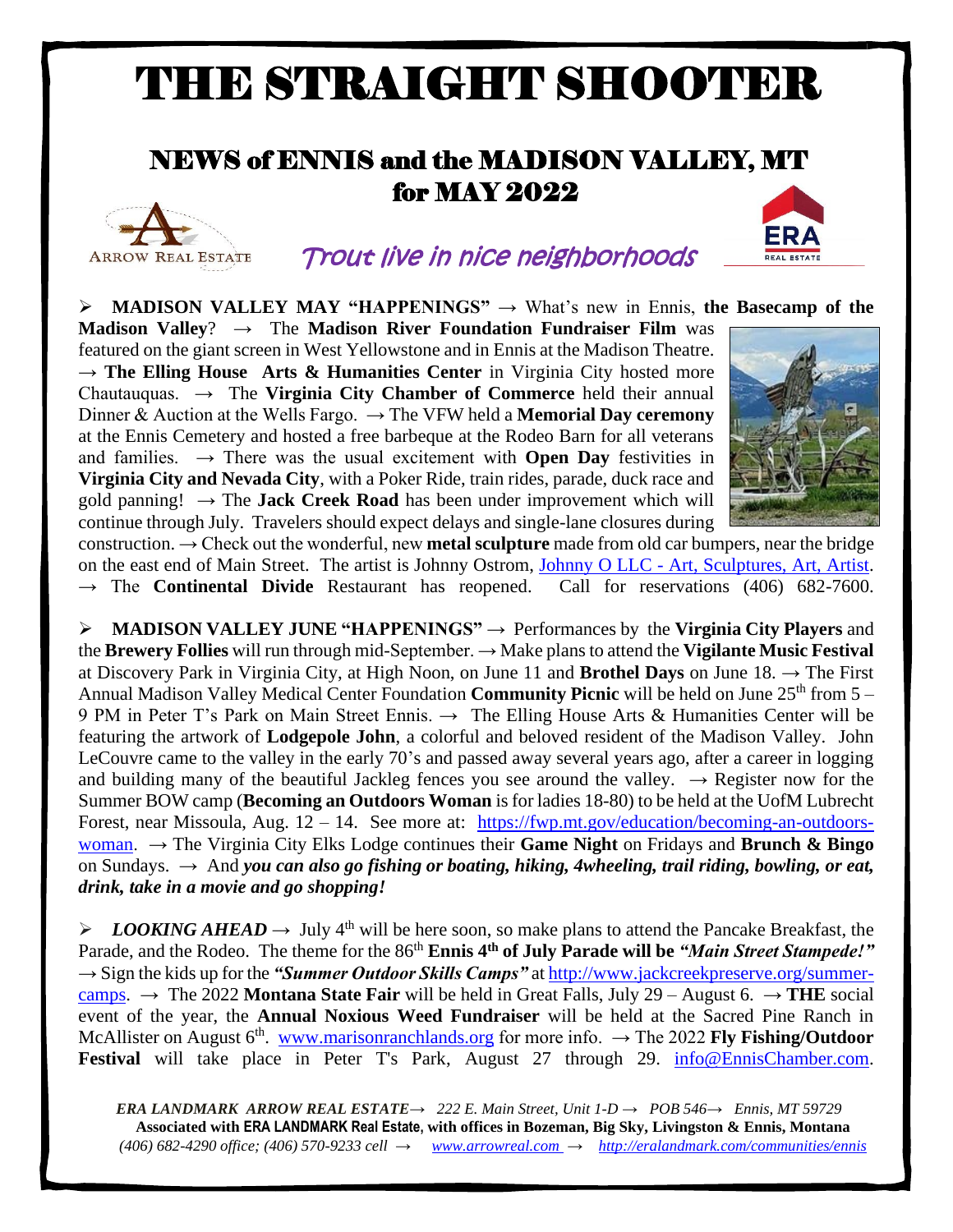➢ **MONTANA NEWS →** The **National Bison Range**, established by the Federal government in 1908, has finally been returned to tribal control. (Read more in Montana Trivia on last page). → The **Montana Constitution** is celebrating 50 years. Legal scholars, environmental activists and practicing attorneys say a handful of forward-looking provisions in the Montana Constitution drafted by delegates 50 years ago have secured some of the strongest environmental protections and most progressive stream access laws in the country. See: [https://montanafreepress.org/2022/03/24/montana-constitution-environment-stream-access/.](https://montanafreepress.org/2022/03/24/montana-constitution-environment-stream-access/) And read more state-wide news in the **Montana Free Press,** [https://montanafreepress.org/.](https://montanafreepress.org/)

**FISHING REPORT**  $\rightarrow$  *From Big John.* June has arrived and the glory time awaits. This is the month it all comes together here on the Madison River. **June is for fly fisherman**. We have been getting steady spring rains and high elevation snows. As of the first of the month, our snowpack is at 124%! For those of you who drank some whiskey and did the snow dance, here's a big *Thank You!* Our high-elevation snow is in place. The lake is slowly getting full, and we are in a lot better place than just a few months ago. Our summer of cool water and dry fly fishing is right around the corner.

Currently, the river is off -colored. In normal years, we have significant clean flow out of Hebgen Dam to offset the dirty water from snow melt in the tributaries. The Dam People are holding water to fill the lake, so this year, we are not getting much clean flow from the dam. We are currently seeing more off-colored water than usual. While this looks ugly now, it is a necessary thing. Hang tight, as the good stuff is coming soon. By the 20th of the month, things will look a whole lot different. The lake will continue to fill, the flow on the tributaries will subside, and we will get some of that beautiful green water.

Lots of folks are calling the store wanting to know when the salmon flies are going to start. For the record, we should see salmon flies in Ennis on June 24th. That is my prediction, and I am sticking to it. While that is quite aways away, there is some darn good fishing even before that. The salmon fly nymph crawls from mid river to the banks to hatch. This makes them susceptible to trout. All month long, dark-bodied stone fly nymphs along the bank, will work. Keep them on thick tippet. We like 2X in the muddy water. It is often thought that fish do not feed during runoff. This is false. In fact, there are tons of stuff in the soup and the fish feed regularly. Warming water and lots of nutritious stuff floating by makes them want to put on weight. Take advantage of it, even if the water is off-colored.

The salmon fly madness is about to start here on the Madison River. We have good snow with more water in the forecast, so things are pointing to epic times ahead. Stop by the store, as we are full of new merchandise, or shop online. We ship everywhere. Use code RETURNING CUSTOMER for 20% off your first item in our online fly shop. Use this little gift to our friends to get a new line and be ready for when the salmon flies hit. Remember the coffee and advice are always free and friendly. Good Fishing and God Bless, from **John Way**, Owner of **The Tackle Shop**[, http://www.thetackleshop.com\)](http://www.thetackleshop.com/) Ennis, Montana, the **CULTURAL EPICENTER OF TROUT**. (406) 682-4263, or cell: (406) 370-5206.

#### *If people concentrated on the REALLY important things in life, there would be a shortage of fishing poles!* **Check out other fishing reports at:**

- $\overline{\phantom{a}}$  Madison River Fishing Company at: [http://www.mrfc.com/MadisonRiverMontanaFishing/MadisonRiverReport.aspx.](http://www.mrfc.com/MadisonRiverMontanaFishing/MadisonRiverReport.aspx)
- Dan Delekta at [http://beartoothflyfishing.com/flyfishingreports/uppermadisonriver.htm.](http://beartoothflyfishing.com/flyfishingreports/uppermadisonriver.htm)
- The Madison Valley Ranch at<http://www.madisonvalleyranch.com/blog/>
- Joe Dilschneider's Montana Trout Stalkers at<http://www.montanatrout.com/>
- $\ddot{\text{+}}$  Yellowstone Fly Fishing at [http://www.yellowstoneflyfishing.com/madisonreport.htm.](http://www.yellowstoneflyfishing.com/madisonreport.htm)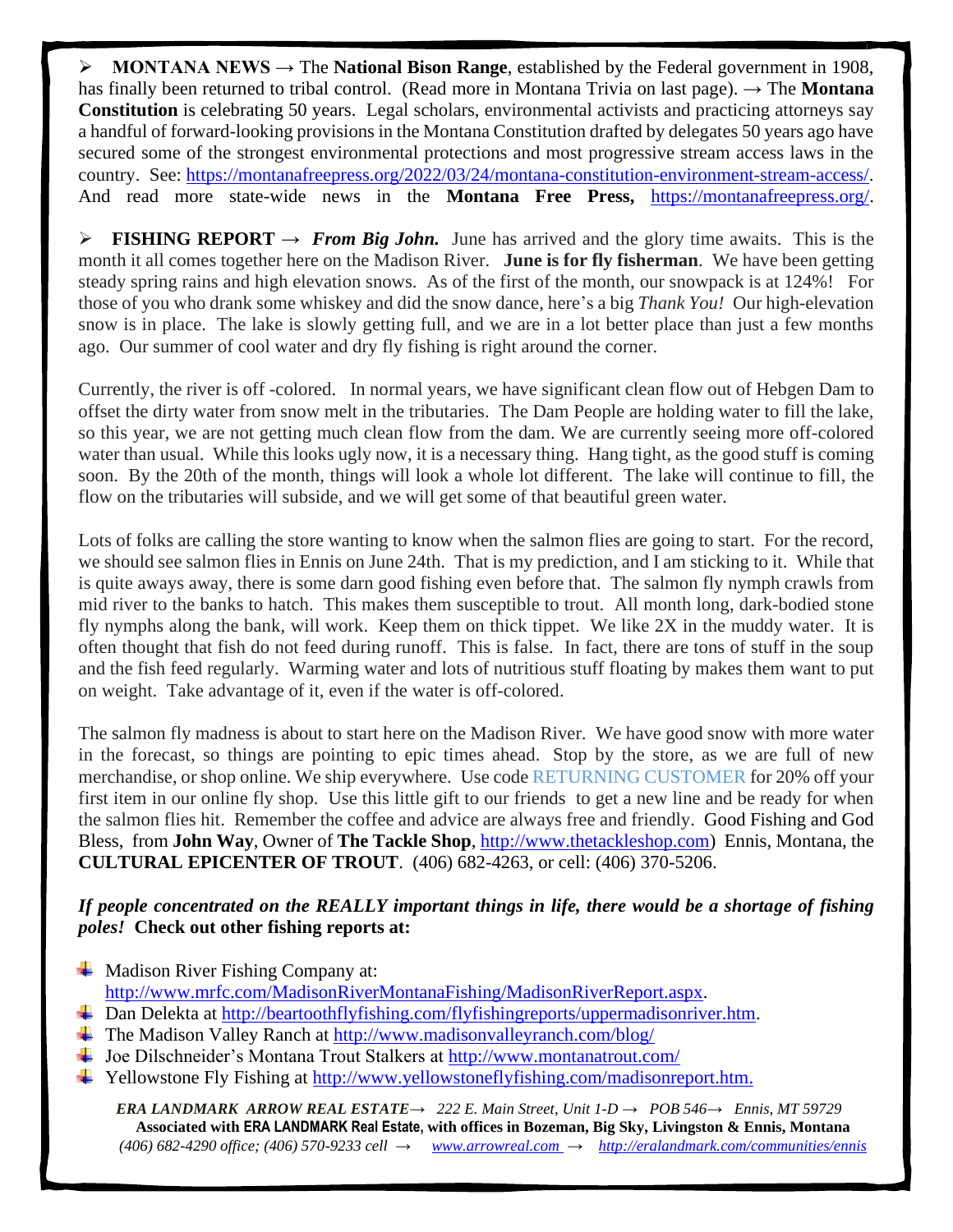$\triangleright$  **WEATHER**  $\rightarrow$  Our snowpack is happy now, after a very cool, rainy May. The daytime high was 80<sup>°</sup> and a daytime low was **40°.** The nighttime high was **48°** and the low was **20°**. There were 3 snowy days and 9 rainy days. No gardening yet!

➢ **REAL ESTATE TIPS. The Vacation-Home-Buying-Frenzy is beginning to Fizzle.** The Pandemic sparked a buying frenzy of vacation homes, especially ones that could be also used as vacation rentals. Montana was targeted as one of the more popular areas, with lots of outdoor recreation and fewer people. Now those buyers are hesitating if not halted in their tracks, for several reasons.

What sparked the frenzy:

- 1. Consumers working remotely
- 2. Steady incomes
- 3. Healthy savings accounts
- 4. Rising stock market
- 5. Low mortgage rates
- 6. Rapidly rising home equity
- 7. Expectation of renting out the property when not used

#### What is stalling the frenzy:

- 1. Rising mortgage rates
- 2. Higher home prices
- 3. Stock market decline
- 4. Return to working at the office
- 5. Concern for the economy
- 6. Higher costs for everything
- 7. Freddie Mac & Fannie Mae are now imposing a **1 to 4% fee** on their **second home loans**

Buyers who are looking to relocate and make their home in Montana may soon have more opportunities to find that dream property, as the market slows down and listings increase.

#### ➢ **HOME FOR YOUR SOUL***. FEATURED PROPERTY OF THE MONTH.* **Great 5-acre building**

**lot with spectacular views!** This gently sloping lot has already been graded with a driveway and building pad on the top of the rise where you can see forever! It is ready for your dream home! Just 10 miles and 15 minutes from Ennis and an hour from Bozeman. Minutes away from the Madison River and close to National Forest land and Yellowstone National Park. **Shining Mountain I, Lot 39, Red Rock Trail, Ennis MT, 59729, \$185,000. MLS #371430.** GoogleEarth Coordinates at center of lot: Latitude 45.227189°, Longitude -111.785734°, Elevation 5,650'.



➢ **CURRENT REAL ESTATE NEWS →** WASHINGTON (May 26, 2022) – Pending home sales slipped in April, as contract activity decreased for the sixth consecutive month, the National Association of Realtors® reported. Only the Midwest region saw signings increase month-over-month, while the other three major regions reported declines. Each of the four regions registered a drop in year-over-year contract activity. The Pending Home Sales Index (PHSI), a forward-looking indicator of home sales based on contract signings, slid 3.9% to 99.3 in April. Year-over-year, transactions fell 9.1%. An index of 100 is equal to the level of contract activity in 2001.

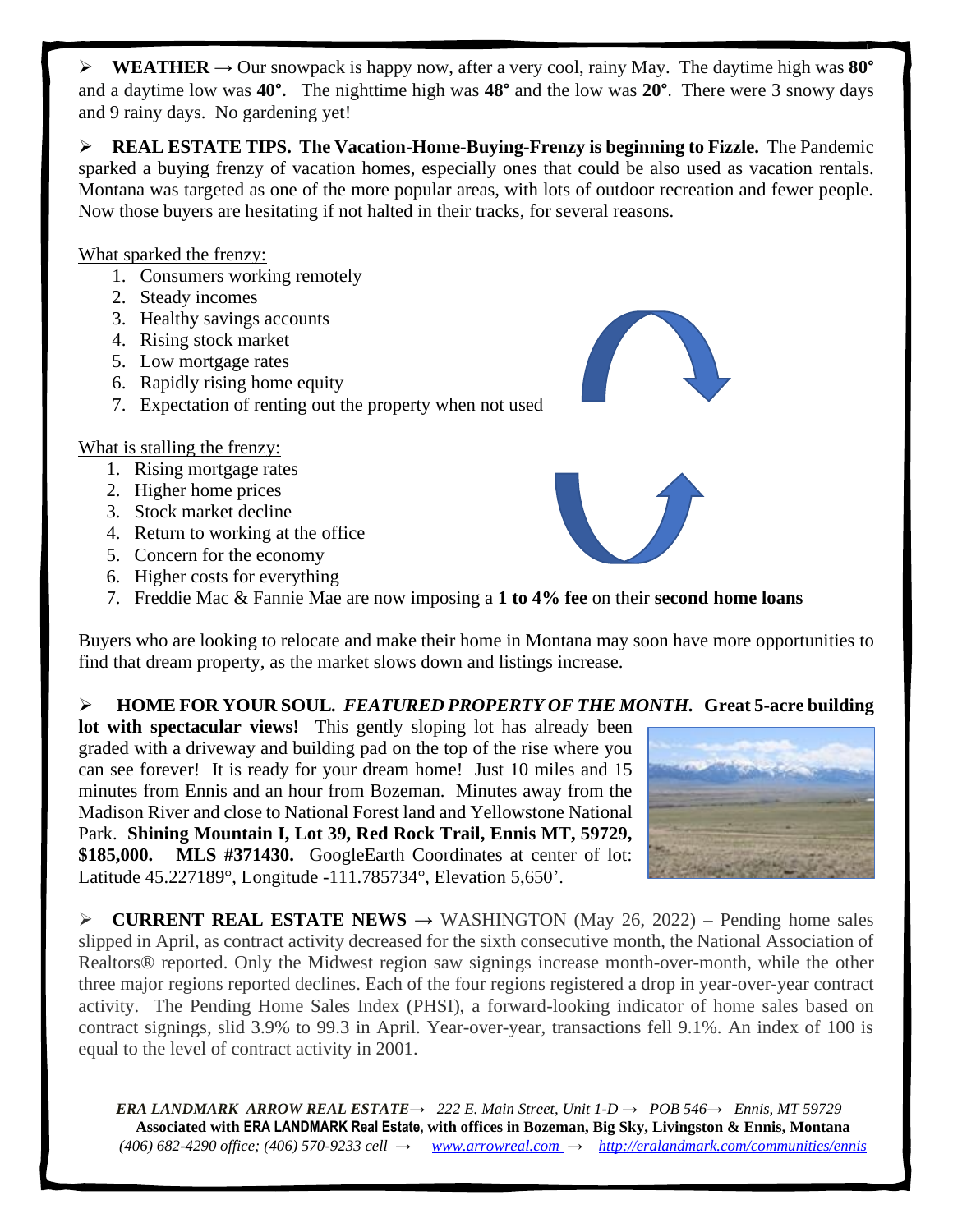*"Pending contracts are telling, as they better reflect the timelier impact from higher mortgage rates than do closings,"* said Lawrence Yun, NAR's chief economist. *"The latest contract signings mark six consecutive months of declines and are at the slowest pace in nearly a decade."* With mortgage rates rising, Yun forecasts existing-home sales to wane by 9% in 2022 and home price appreciation to moderate to 5% by year's end.

*"The escalating mortgage rates have bumped up the cost of purchasing a home by more than 25% from a year ago, while steeper home prices are adding another 15% to that figure."* In some cases, these higher rates increase mortgage payments by as much as \$500 per month. Yun notes that such price hikes are already a burden, but they become even more problematic to a family on a budget contending with rapid inflation, including surging fuel and food costs.

*"The vast majority of homeowners are enjoying huge wealth gains and are not under financial stress with their home as a result of having locked into historically low interest rates, or because they are not carrying a mortgage,"* Yun explained. *"However – in this present market – potential homebuyers are challenged and thus may attempt to mitigate the rising cost of ownership by opting for a 5-year adjustable-rate mortgage or by widening their geographic search area to more affordable regions."* Yun cites that more work-fromhome opportunities have allowed would-be buyers to expand their home search.

There are scenarios in which the market soon improves for buyers, as well, according to Yun. "*If mortgage rates stabilize roughly at the current level of 5.3% and job gains continue, home sales could also stabilize in the coming months,"* Yun said. *"Home sales in 2022 are expected to be down about 9%, and if mortgage rates climb to 6%, then the sales activity could fall by 15%. "Home prices in the meantime appear in no danger of any meaningful decline,"* he continued. *"There is an ongoing housing shortage, and properly listed homes are still selling swiftly – generally seeing a contract signed within a month."*

**April Pending Home Sales Regional Breakdown -** Month-over-month, the Northeast PHSI fell 16.20% to 74.8 in April, a 14.3% drop from a year ago. In the Midwest, the index rose 6.6% to 100.7 last month, down 2.8% from April 2021. Pending home sales transactions in the South dipped 4.7% to an index of 119.0 in April, down 10.3% from April 2021. The index in the West slipped 4.3% in April to 85.9, a 10.5% decrease from a year prior.

*The National Association of Realtors® is America's largest trade association, representing more than 1.5 million members involved in all aspects of the residential and commercial real estate industries.*

➢ **LOCAL REAL ESTATE MARKET STATISTICS:** Even though we are just coming into our "selling season," with summer visitors starting to fill the valley, buyers are discouraged by so little inventory in price ranges they were expecting. Things could change if we start getting more listings, which could create some much-needed competition. **Big Sky Country** Multiple Listing statistics for the Madison Valley area (including Ennis, Cameron, McAllister, Norris, Virginia City, Nevada City, Harrison, Pony), for the month of **MAY** were as follows:

• **HOMES: 21↑** homes listed (\$260,000 to \$4,200,000); **12↓** pending sales (\$479,000 to \$998,000); and **31** homes have sold in 2022 (\$199,000 to \$2,662,500), totaling \$31,794,400 at **100%** of list prices.

• **LAND: 68↑** vacant lots listed (\$30,000 to \$4,500,000); **10↓** pending sales (\$79,000 to \$299,000); and **70** lots have sold in 2022 (\$60,000 to \$4,500,000), totaling \$20,884,900, at **97.9%↑** of list prices.

• **RANCHES: 1** ranch listed (\$7,995,000); **0** pending sales, and **0** ranches have sold in 2022.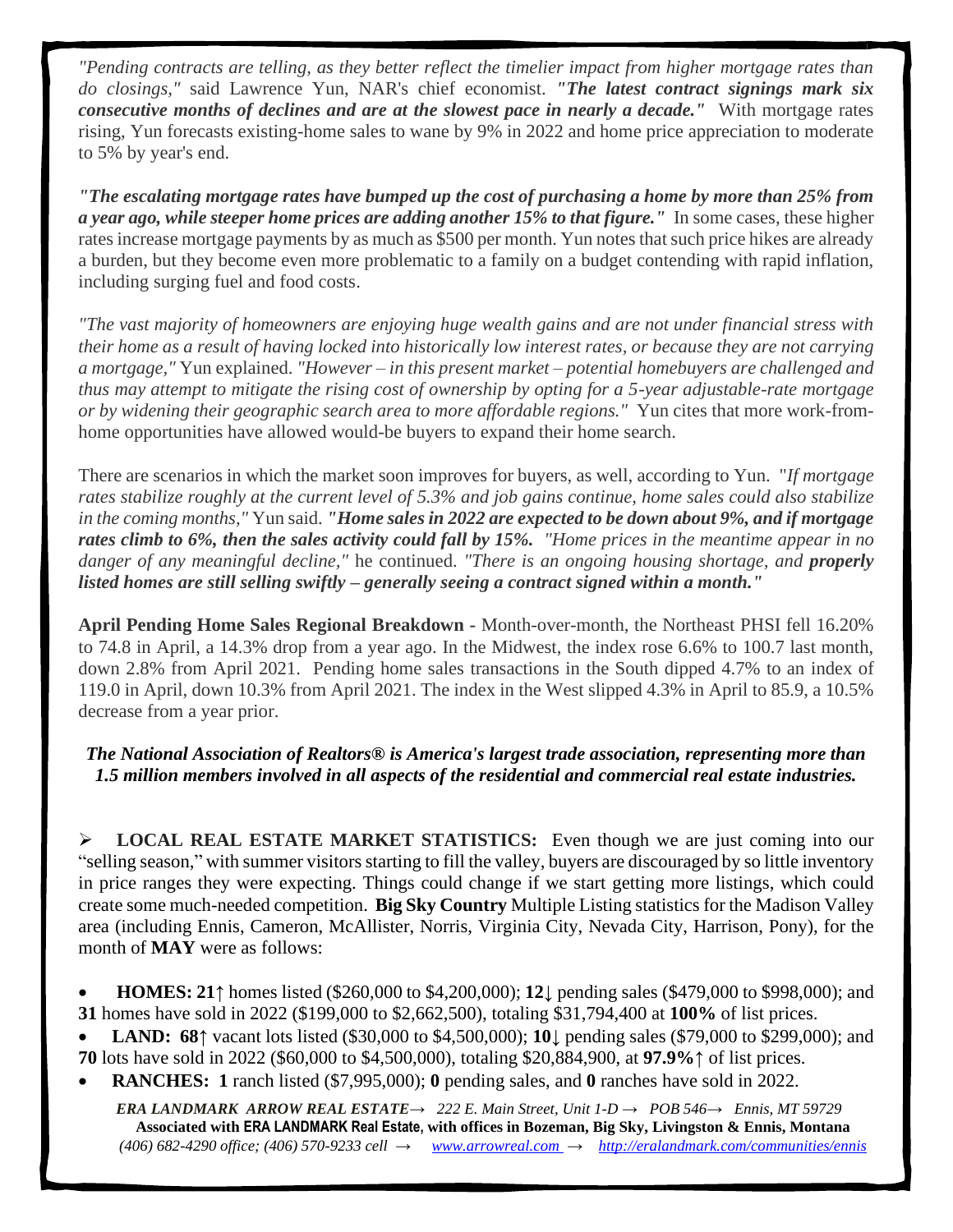• **COMMERCIAL: 9↑** properties listed (\$300,000 to \$7,900,000); **1↓** pending sale (\$1,775,000) and **2** commercial properties have sold in 2022 (\$199,000 to \$450,000); totaling \$649,000, at **98.2%** of list price.

#### **"The best investment on Earth is earth." Louis J. Glickman, real estate mogul/philanthropist**

➢ **MONTANA TRIVIA…** *Did you know?... that the National Bison Range is a 19,000-acre preserve in the middle of the Flathead Indian Reservation?* The Flathead Indian Reservation, located in western Montana on the Flathead River, is home to the Bitterroot Salish, Kootenai, and Pend d'Oreilles tribes – also

known as the Confederated Salish and Kootenai Tribes of the Flathead Nation. The reservation was created through the July 16, 1855, Treaty of Hellgate. According to tribal history, in the 1870's a man named Atatice noticed the number of buffalo were decreasing in the Flathead Valley. His son led a heard of orphaned calves over the range and back to the Flathead Reservation and these animals flourished under his care. They became the first managed bison herd in the Flathead Valley. Then, without tribal consent, the federal government stepped in and established a bison preserve. Tribal members were excluded from further bison management. After more



than a century of federal management and nearly two decades of negotiations, once-broken treaties have been honored allowing tribes to steward the land as they had for thousands of years. Read more at: *[https://montanafreepress.org/2022/05/23/cskt-host-celebration-of-bison-range-transfer/.](https://montanafreepress.org/2022/05/23/cskt-host-celebration-of-bison-range-transfer/)* 

### *SEE YOU IN MONTANA!*

#### **Social Distancing Champions, since 1889! STAY SAFE, SANE AND SOBER!**



**Toni Bowen,** Broker Associate and Accredited Buyer Broker representative, with over 28 years of real estate experience, covering residential, commercial, vacant land, recreational & ranch properties in the Madison Valley.

**Don Bowen**, a *Realtor Emeritus*, with 57 years as a licensed Broker, placed his real estate license on *"inactive"* status in 2021, and is now a consultant and assistant to Toni. This is a new chapter for the Bowen Team.





**Finley**, our office greeter.

Visit us in our office on the Boardwalk, at the Lone Elk Mall, on Main Street, downtown Ennis.



*Thank you in advance for your personal referrals. They are the lifeblood of our business and the greatest compliment you can give us.*